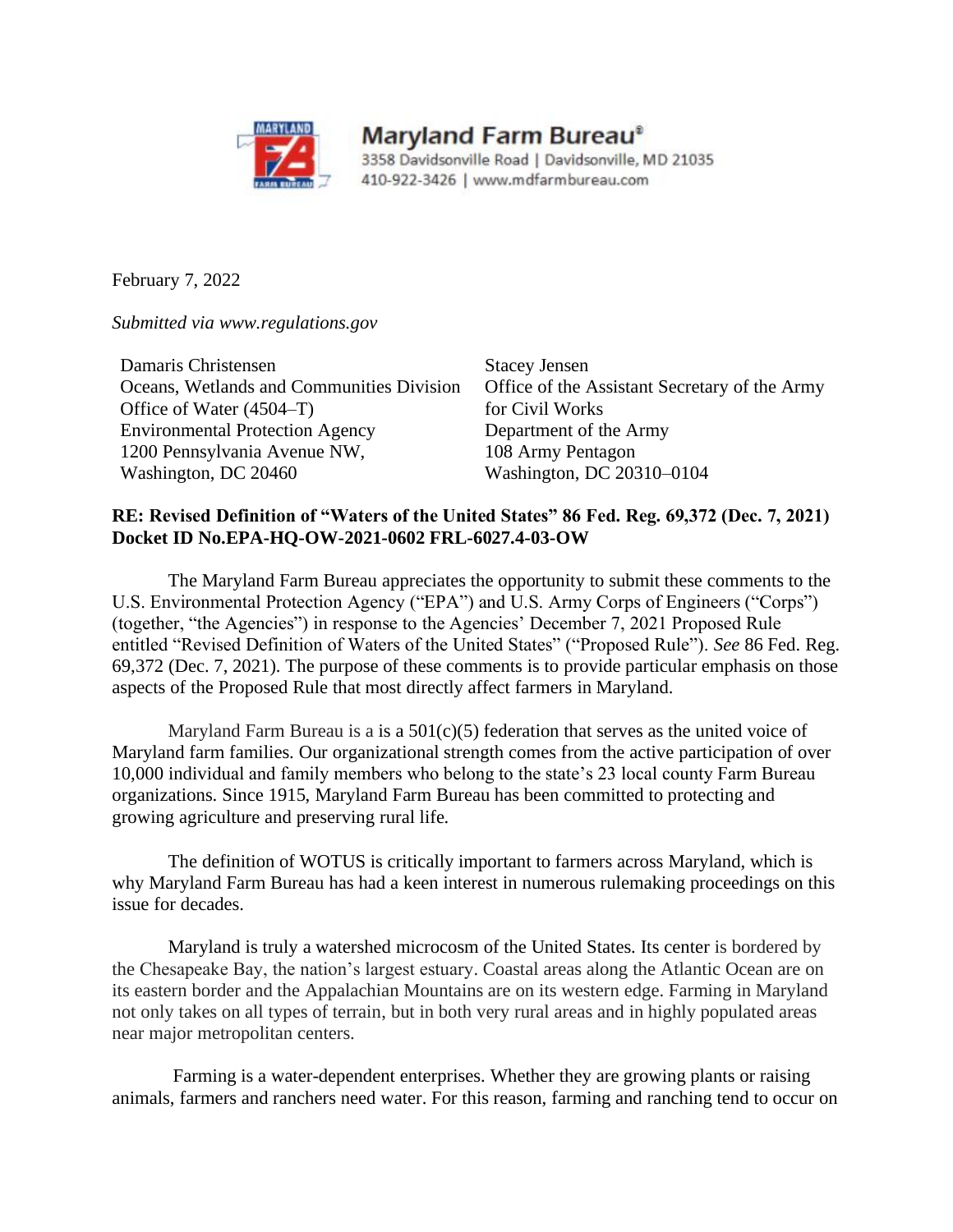lands where there is either plentiful rainfall or adequate water available for irrigation. There are many features on those lands that are wet only when it rains and that may be miles from the nearest "navigable" water. Farmers and ranchers regard these features as simply low spots on farm fields.

The regulation of low spots on farmlands and pastures as jurisdictional "waters" means that any activity on those lands that moves dirt or applies any product to that land could be subject to regulation. Everyday activities such as plowing, planting, or fence building in or near ephemeral drainages, ditches, or low spots could trigger the Clean Water Act's (CWA) harsh civil or even criminal penalties unless a permit is obtained. The tens of thousands of additional costs for federal permitting of ordinary farming activities, however, is beyond the means of many family or small business farming or ranching owners. And even those farmers and ranchers who can afford it should not be forced to wait months, or even years, for a federal permit to plow, plant, fertilize, or carry out any of the other ordinary farming and ranching activities on their lands. For all of these reasons, farmers and ranchers have a keen interest in how the Agencies define "waters of the United States."

Unfortunately, farmers and ranchers across Maryland are disappointed by the Agencies' proposed rule. We feel strongly that the Navigable Waters Protection Rule (NWPR) was a clear, defensible rule that appropriately balanced the objective, goals, and policies of the CWA. The Agencies should keep the NWPR in place, rather than revert to definitions of WOTUS that test the limits of federal authority under the Commerce Clause and are not necessary to protect the Nation's water resources. The Agencies can ensure clean water for all Americans through a blend of the CWA's regulatory and non-regulatory approaches, just as Congress intended. It is unnecessary (and unlawful) to define non-navigable, intrastate, mostly dry features that are far removed from navigable waters as "waters of the United States" to try to achieve the Act's objective.

As explained in more detail below, farmers and ranchers have significant concerns with the Agencies' Proposal to codify both the "relatively permanent" and "significant nexus" approaches in a radical expansion of the Agencies' jurisdiction as compared with the NWPR and even as compared to the pre-2015 regulatory regime that the Agencies are currently implementing. Moreover, given the Supreme Court's recent decision to revisit the Agencies proper scope of jurisdiction under the CWA, the Agencies should pause this rulemaking until after the Court rules in *Sackett v. Environmental Protection Agency*.

#### **I. The Proposed Rule Will Profoundly Affect Everyday Farming and Ranching Activities.**

Farming and ranching are necessarily water-dependent enterprises. Fields on farms and ranches often have low spots that tend to be wet year-round or at least contain water seasonally. Some of these areas are ponds used for purposes such as stock watering, providing irrigation water, or settling and filtering farm runoff. Irrigation ditches also carry flowing water to fields throughout the growing season as farmers and ranchers open and close irrigation gates to allow water to reach particular fields. These irrigation ditches are typically close to larger sources of water, irrigation canals, or actual navigable waters that are the source of irrigation water—and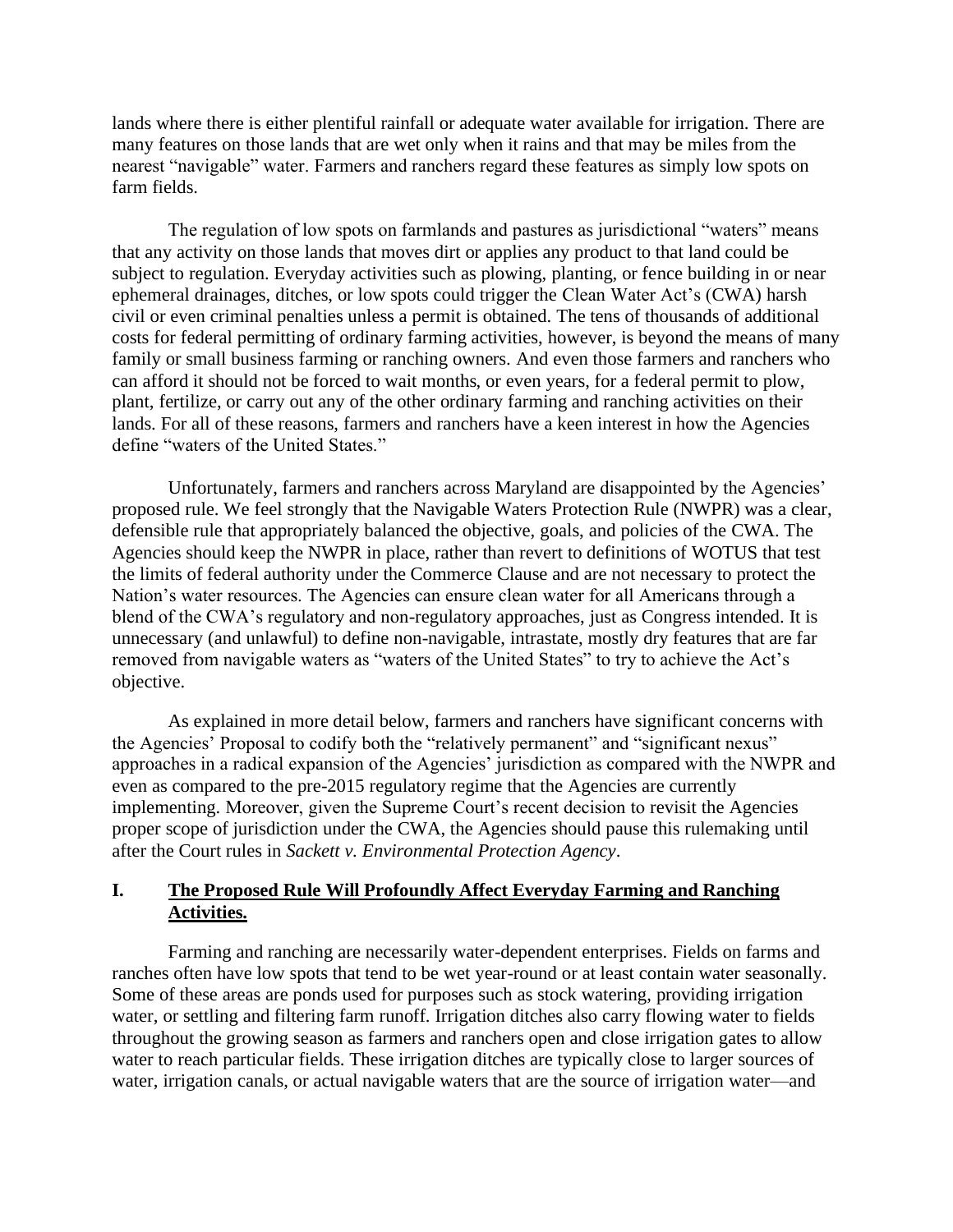they channel return flows back to these source waters. In short, America's farm and ranch lands are an intricate maze of ditches, ponds, wetlands, and so-called "ephemeral" drainages.

Considering drains, ditches, stock ponds, and other low spots on farmlands and pastures as jurisdictional "waters" opens up the potential for regulation of activities on those lands that move dirt or apply products to the land. Farmers need to apply weed, insect, and disease control products to protect their crops. Fertilizer application is another necessary and beneficial aspect of many farming operations that is nonetheless swept into the CWA's broad scope (even organic fertilizer, i.e., manure). 40 C.F.R. § 122.2 (defining "pollutant"). On much of our most productive farmlands (i.e., areas with plenty of rain), it would be extremely difficult to avoid entirely the small wetlands, ephemeral drainages, and ditches in and around farm fields when applying crop protection products and fertilizer. And yet, permits could also be required for those activities, and even accidental deposition would be unlawful, even when those features are completely dry and even harder to differentiate from the rest of the fields.

Many family and small business farm and ranch owners can ill afford the tens of thousands of dollars in additional costs for federal permitting of ordinary farming activities. Even those who can afford the permitting should not have to wait months, or even years, for a federal permit to plow, plant, fertilize, or carry out any of the other ordinary farming and ranching activities on their lands. Yet this is exactly what could occur should the Agencies finalize their Proposal.

#### **II. The Proposed Rule Thrusts Farmers and Ranchers Back Into a World of Uncertainty and Inconsistency.**

The 2015 Rule—where it took effect—dramatically expanded the scope of CWA jurisdiction over land used for normal farming and ranching activities. The Agencies' proposal this time around is different only in degree and timing, not kind. Their aggregation policy potentially allows the Agencies to assert jurisdiction over any sometimes-wet feature which, taken together with other sometimes-wet features in the region (broadly defined), have what the Agencies consider to be a "significant nexus" on a "foundational water." But the term "significant nexus" generated significant confusion and inconsistent results under the pre-2015 regime, and the Proposed Rule is likely to only make things worse. Furthermore, the process to arrive at a jurisdictional determination is tortuous and costly. A jurisdictional determination could take between six months and a year to receive, and in the meantime a farmer or rancher is stuck in limbo. The harm from delay is only compounded once an affirmative jurisdictional determination occurs, with the cost of consultants, engineers, permit applications, and mitigation and compliance costs that make the process simply untenable for many. Indeed, it can amount to a \$500/acre or greater decrease in value of the land. Mitigation costs to proceed with development could be into the thousands of dollars per linear foot. Adding insult to injury, the Agencies' proposed approach of case-by-case analysis threatens to create a seriously unequal playing field, where identical features may be viewed as jurisdictional or not depending upon where the property is located. This is not a dependable, clear rule. Rather, the Agencies are setting up a system that is based in arbitrary decision-making.

Perversely, the Agencies' broad assertion of jurisdiction can make it more difficult for farmers and ranchers to engage in soil conservation activities. Farmers and ranchers have more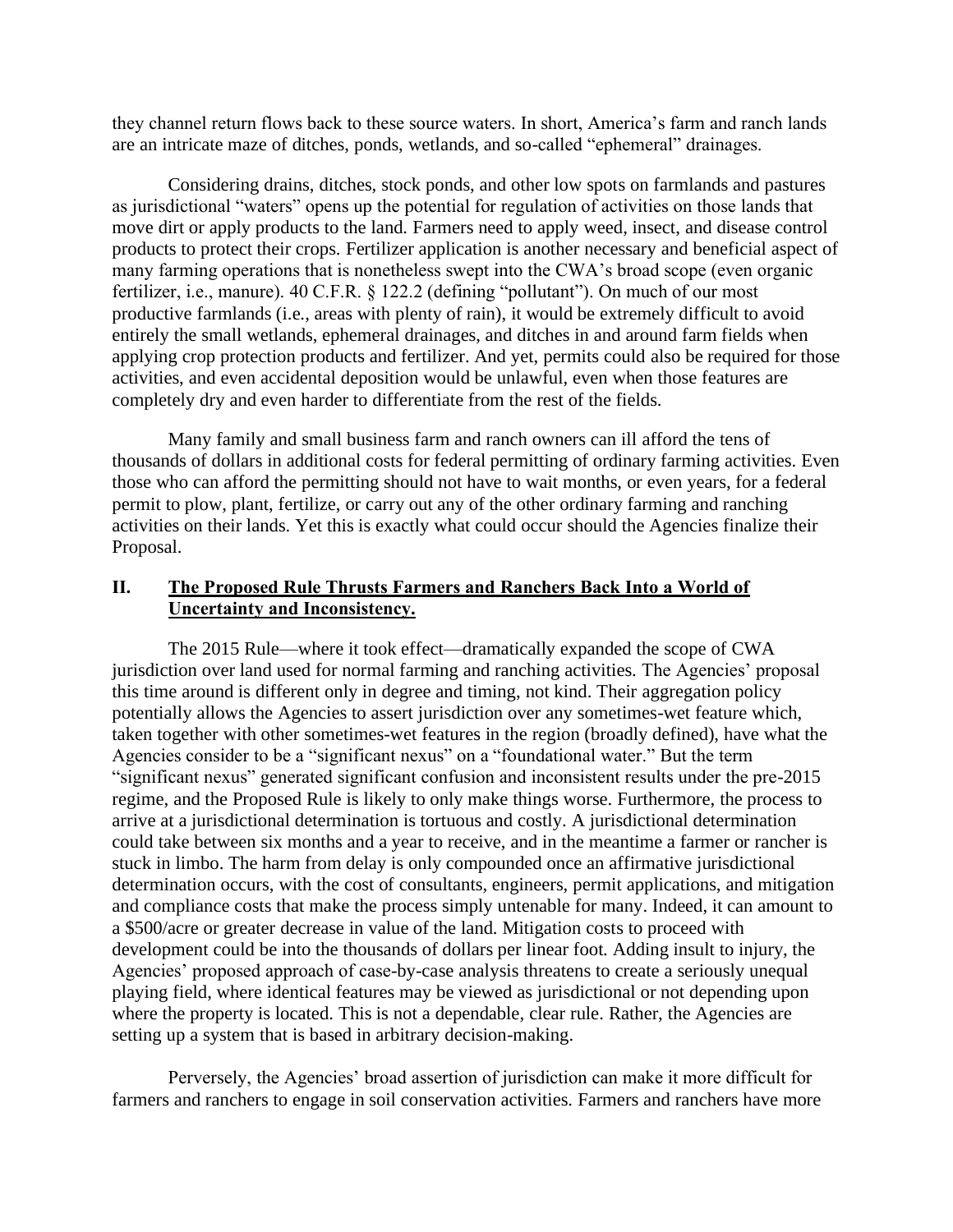incentive than most to try to preserve topsoil on their land; as such, where land is at risk of erosion they may want to engage in mitigation activities. Farmers also often take on projects that provide stormwater management, wildlife habitat, flood control, nutrient processing, and improve overall water quality in uplands and ephemeral features. But if a farmer could not do this without applying for a federal permit, it may be cost-prohibitive, resulting in environmental degradation, not protection.

In sum, the Proposed Rule threatens to impede farmers' and ranchers' ability to provide safe, affordable, and abundant food, fuel, and fiber to the citizens of this nation and the world. The concerns that farmers and ranchers have are not hyperbole nor are they isolated occurrences. They are lived experiences illustrating the pitfalls of returning to an overly expansive definition of "waters of the United States" and, specifically, an outsized view of what it means for a water to have a "significant nexus."

# **III. Rather than Providing Clarity and Certainty for Farmers and Ranchers, the Proposed Rule Makes Opaque Pronouncements Leading to Potentially Unlimited Jurisdiction.**

## **A. The Proposed Rule's Case-by-Case, "Significant Nexus" Approach Is Unconstitutionally Vague, Leaving Farmers and Ranchers without Any Clarity of What the Status of Their Land May Be.**

While the Agencies have resisted the urge to again categorically regulate all tributaries and all adjacent waters like they did in the 2015 Rule, the case-by-case approach in the Proposed Rule is no less of an overreach. The Agencies once again propose to resurrect the same broad and confusing significant nexus standard that was the foundation for the 2015 Rule. It is clear the Agencies will just expand their jurisdiction one watershed at a time, instead of by general fiat but it is only a matter of time until the Agencies will find a significant nexus. This illustrates the almost limitless jurisdiction that the Agencies will have over private property.

The significant nexus standard can be used to assert jurisdiction over tributaries, adjacent wetlands, and basically any "other water" because the Proposed Rule uses undefined, amorphous terms like "similarly situated" and "more than speculative or insubstantial" that will leave farmers and ranchers guessing about whether waters on their lands are WOTUS. *See* 86 Fed. Reg. at 69,449-50. To make things worse, the Agencies throw out a bunch of alternatives for implementing some of these terms. *See id*. at 69,439-40. This suggests that regulators can manipulate the standard to reach whatever outcomes they please and that farmers and ranchers may not know the outcomes until they are already exposed to civil and criminal liability, including devastating penalties.

Because of the subjective nature of the Proposed Rule, it all but guarantees that regulators' assessments are bound to vary from field-office to field-office and case to case. This approach does not give ordinary farmers and ranchers fair notice of when the CWA actually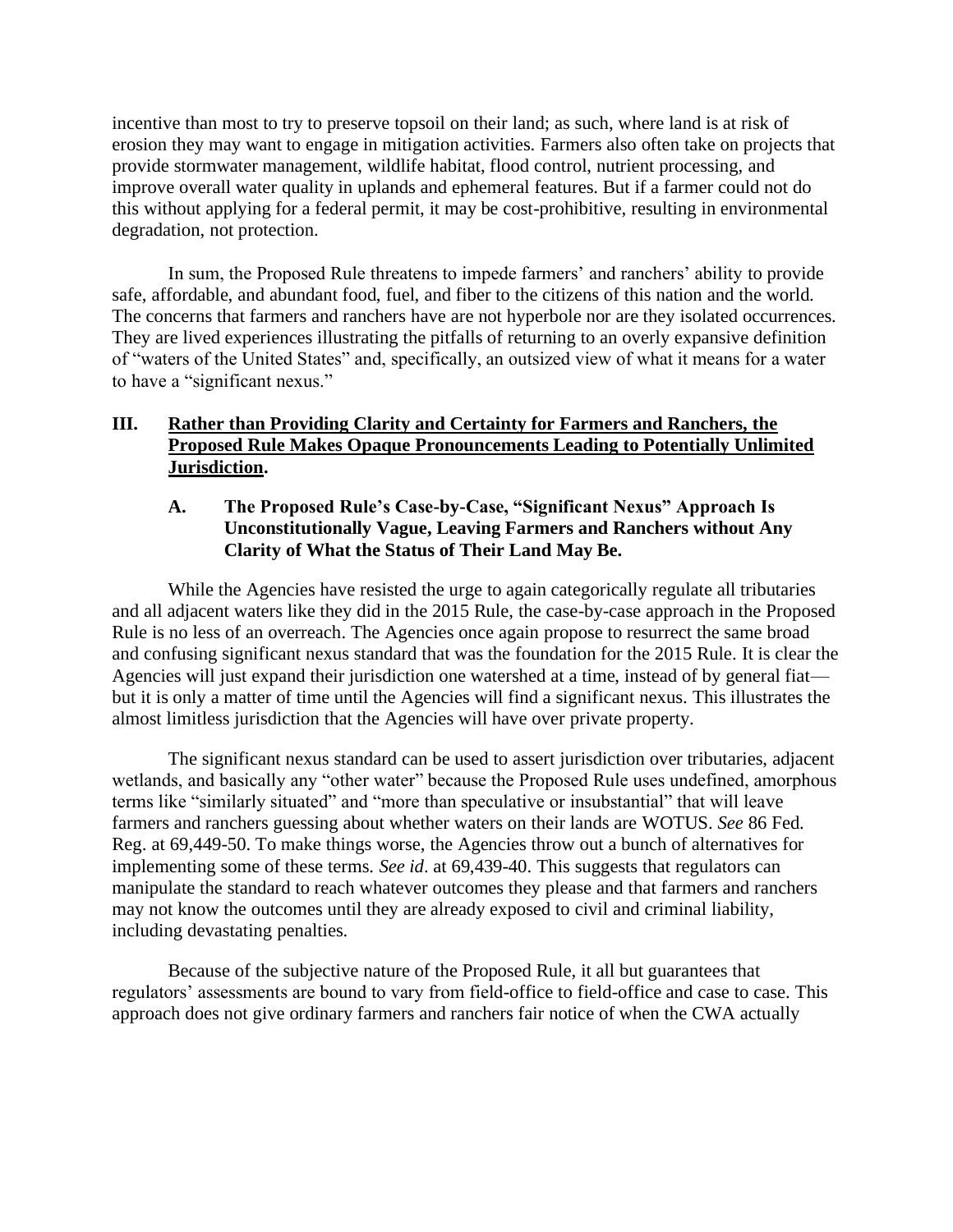applies to their lands or conduct, nor does it provide any assurance against arbitrary or discriminatory enforcement.

# **B. "Tributaries" Cannot Include Ephemeral Drainages.**

Most of the time, ephemeral drainages are dry land—they are not flowing rivers or streams. It is simply shocking to farmers and ranchers that the Agencies could interpret a "tributary" as reaching ephemerals and thereby sweeping in many features that look just like land. The NWPR provided important clarification regarding the status of ephemeral streams that flowed only in response to precipitation by correctly concluding that they were not WOTUS. The Agencies' rapid about-face in this proposal is disappointing, to say the least.

The Agencies set off on the wrong foot by failing to define tributary in the first place. The lack of a definition of tributary with measurable criteria results in significant vagueness and fairness concerns, especially where the application of "tributary" could substantially expand or limit the scope of jurisdiction under the CWA.

By failing to provide clarity, the Agencies are forcing farmers to either: (1) presume that an ephemeral drainage that carries water only when it rains will be deemed a jurisdictional tributary, or (2) seek a jurisdictional determination from the Corps, or (3) take a chance that their activities near or in such features may result in unlawful discharges carrying civil penalties of nearly \$60,000 a day. *See* 87 Fed. Reg. 1,676, 1,678 (Jan. 12, 2022). Even worse, a farmer could face criminal liability with jail time and up to \$100,000 a day in fines. With such stiff statutory penalties at stake—including the loss of one's own personal liberty—farmers and ranchers deserve more clarity.

The Agencies' approach to seasonal flow under the relatively permanent standard could also unlawfully sweep in some ephemeral water features (and too many intermittent features for that matter). The Agencies' propose to employ a vague "flow at least seasonally" approach, where by "seasonally" they mean generally three months, or possibly even less time depending on what part of the country the water feature is located in. The Agencies do not articulate any scientific or legal basis for interpreting seasonal flow to mean three months.

Ultimately, the question is not whether tributaries or ephemeral streams are "important" or may as a scientific matter have some connection with downstream navigable waters, *see*, *e.g.*, 86 Fed. Reg. at 69,390; rather, the question is whether they should be considered as falling within the bounds of federal jurisdiction. As with so many other categories in the Proposed Rule, the agencies collapse that distinction.

## **C. The Adjacency Category Should Be Limited to Wetlands that Directly Abut Other WOTUS.**

Maryland Farm Bureau recommends that the Agencies assert jurisdiction over only wetlands, and only those wetlands that are directly abutting other "waters of the United States." The Proposed Rule instead grasps at the constitutional limits of the Agencies' jurisdiction.

First, the Proposed Rule's approach to "relatively permanent" is not consistent with the plurality's opinion in *Rapanos v. United States*, 547 U.S. 715 (2006), because the Agencies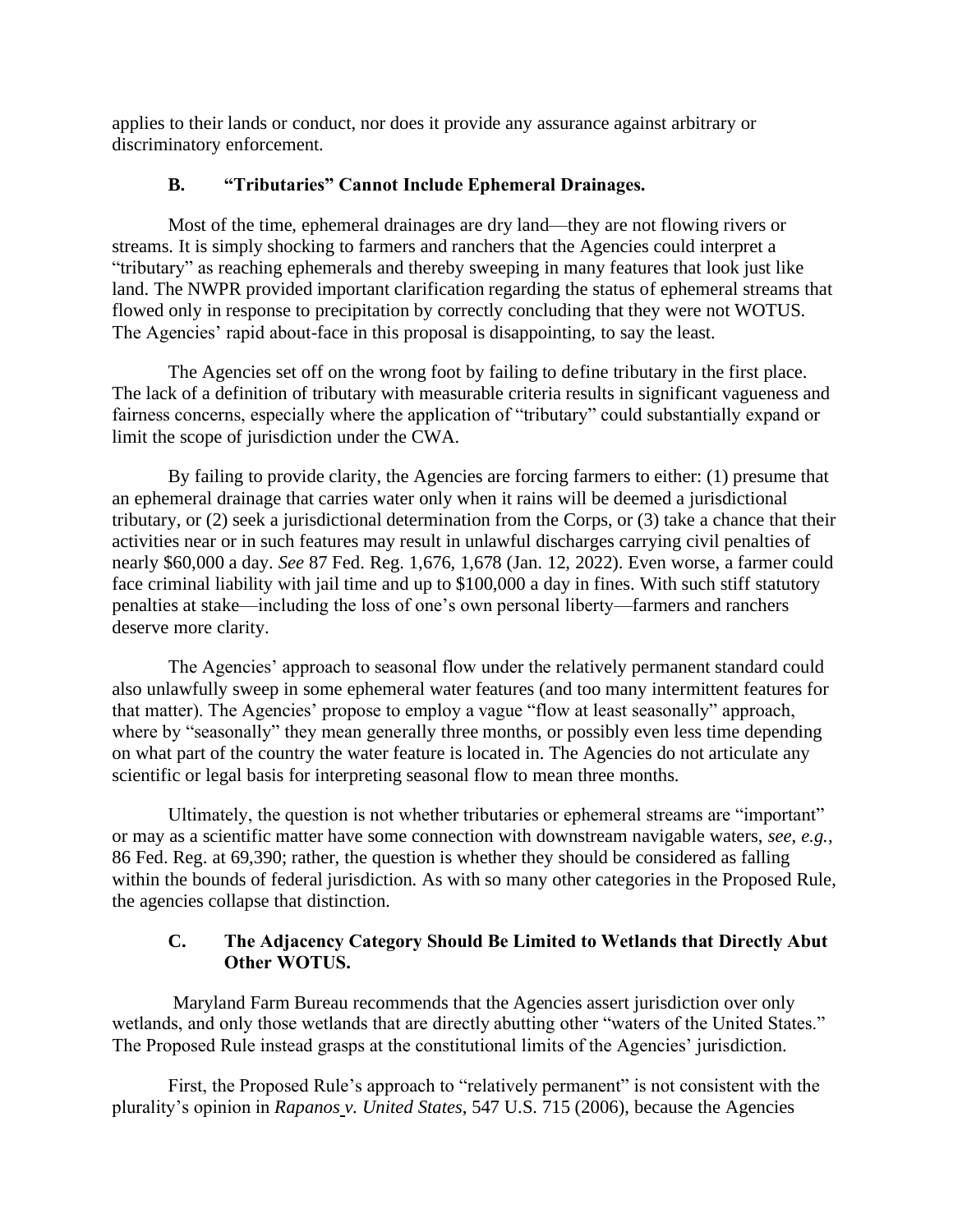deprive the Court's requirement for a "continuous" connection of all meaning by turning it into a mere "physical connection or ecological connection" test. *Id*. at 69,435. Further, the criteria for establishing whether a wetland is "adjacent"—such as whether a "shallow" subsurface connection exists or whether wetlands are in reasonably close proximity to a jurisdictional water—stray too far from the plurality's test and raise vagueness and fair notice concerns.

Second, we also oppose the significant nexus approach to adjacent wetlands in the Proposed Rule. The Agencies' approach of aggregating wetlands is flatly contrary to Justice Kennedy's requirement that each wetland be judged in its own right to determine whether it (and it alone) bears a significant nexus to traditional navigable waters.

Finally, the Agencies' proposal to aggregate the functions performed by all of the wetlands in an entire watershed (or similarly broad region) to evaluate whether a significant nexus is present expands the reach of the significant nexus test even farther, and is even less clearly implementable.

Rather than finalize the Proposed Rule, the Agencies should assert jurisdiction over only those wetlands that are directly abutting "waters of the United States;" in so doing, the Agencies would provide much needed clarity that is capable of easy application in the field. Only those wetlands that directly touch "waters of the United States" would meet our definition of "adjacent."

#### **D. The Broad Sweep of the Agencies' Proposal for "Other Waters" Is Likewise Unlawful.**

This new category would reach many intrastate, non-navigable water features that would be considered "isolated" under *Solid Waste Agency of Northern Cook County v. U.S. Army Corps of Eng'rs*, 531 U.S. 159 (2001). This category would extend federal regulatory authority to, for example, any relatively permanent (defined too broadly), standing or continuously flowing "other water" that has a continuous surface connection to a relatively permanent, non-navigable tributary (i.e., an (a)(5)(i) water) of a non-navigable interstate water or wetland. *See* 86 Fed. Reg. at 69,449-50 (proposed 33 C.F.R. § 328.3(a)(3)(i) & 40 C.F.R. § 120.2(a)(3)(i)).

Worse still is the Proposed Rule's application of the significant nexus standard to "other waters," not least because, if that standard is ever to be applied, it should be to wetlands, and wetlands only. Applying the significant nexus standard elsewhere allows the Agencies to aggregate all similarly situated "other waters" (*e.g.*, prairie potholes or ponds that are not part of a tributary system) across an entire watershed and claim jurisdiction over all such features based on a finding that they collectively perform a single important function for a downstream "foundational" water. This is plainly not what Congress could have intended, and not what the Supreme Court would allow. It appears, though, that under this Proposal, countless small wetlands or other small waters that are far removed from traditional navigable waters (including ephemeral tributaries and ditches) or coast nevertheless will be potentially within the scope of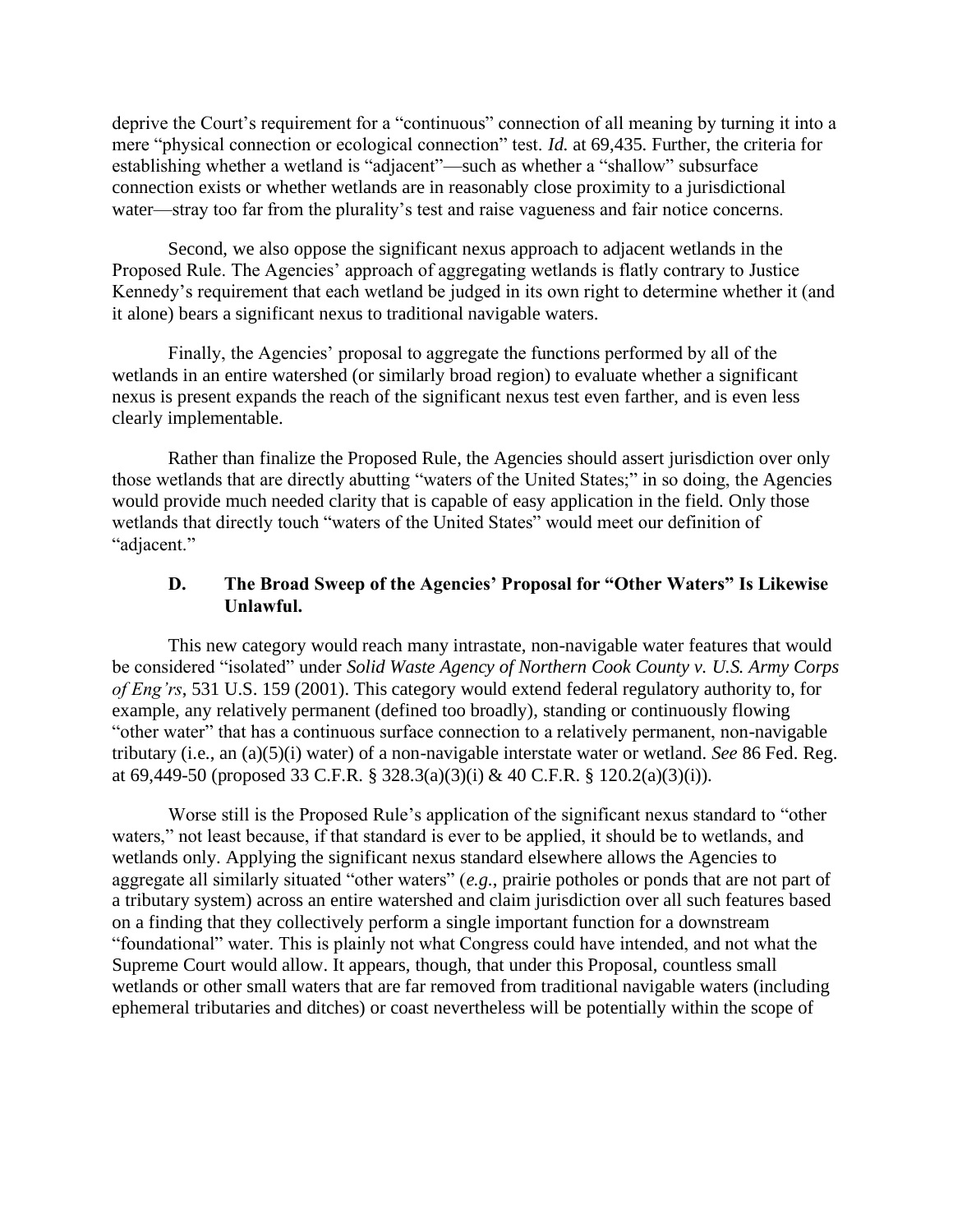federal jurisdiction. For these reasons, the Agencies should withdraw the "other waters" category.

## **E. The Agencies Should Clearly Exclude Farm Ditches and Artificial Farm Ponds.**

Ditches and similar water features commonly found on farms that are used to collect, convey, or retain water should be excluded from the definition of "waters of the United States." Without adequate drainage, farmlands could remain saturated after rain events and unable to provide adequate aeration for crop root development. Drainage ditches and other water management structures can help increase crop yields and ensure better field conditions for timely planting and harvesting. In areas without sufficient rainfall, irrigation ditches and canals are needed to connect fields to water supplies and to collect and convey water that leaves fields after irrigation. Put simply, ditches are vitally important to support American agriculture and ultimately to feed the growing population.

Therefore, farmers and ranchers strongly recommend that the definition of WOTUS should retain standalone exclusions for ditches (including, but not limited to drainage ditches and irrigation ditches), and artificial ponds (including, but not limited to, stock watering ponds, irrigation ponds, and sediment basins).<sup>1</sup> But if these exclusions are to be meaningful, they must not be limited to features constructed on dry land or upland. Because these features are constructed to store water, it would not typically be useful for them to be constructed along the tops of ridges, for example. Rather, often the only rational place to construct a ditch or a farm or stock pond is in a naturally low area to capture stormwater that enters the ditch or pond through sheet flow and ephemeral drainages. Depending on the topography of a given patch of land, ditch or pond construction may be infeasible without some excavation in a natural ephemeral drainage or a low area with wetland characteristics.

The NWPR appropriately recognized the practical realities surrounding ditches on farm and ranch lands by excluding ditches so long as they are not constructed in WOTUS and by excluding other water features found on agricultural lands (*e.g.*, farm, irrigation, and stock watering ponds) so long as they were "constructed or excavated in upland or in non-jurisdictional waters." *See* 85 Fed. Reg. at 22,338. We strongly support both of these exclusions as codified in the NWPR.

# **F. The Agencies Must Give Full Effect to the Prior Converted Cropland Exclusion.**

Maryland's farmers and ranchers support the Agencies' proposal to maintain the decadesold exclusion for prior converted croplands ("PCC"). Farmers and ranchers across Maryland rely on this critical exclusion which establishes that PCC may be used for any purposes so long as wetland conditions have not returned. In practice, however, numerous issues have arisen

<sup>&</sup>lt;sup>1</sup> Farmers also rely on conservation infrastructure to support their operations, including grassed waterways, terraces, sediment basins, biofilters, and treatment wetlands. These features serve important functions such as slowing stormwater runoff, increasing holding time before water enters a stream, sediment trapping, increasing soil infiltration, and pollutant filtering. The Agencies should also clarify that such features are excluded unless they were constructed in a WOTUS.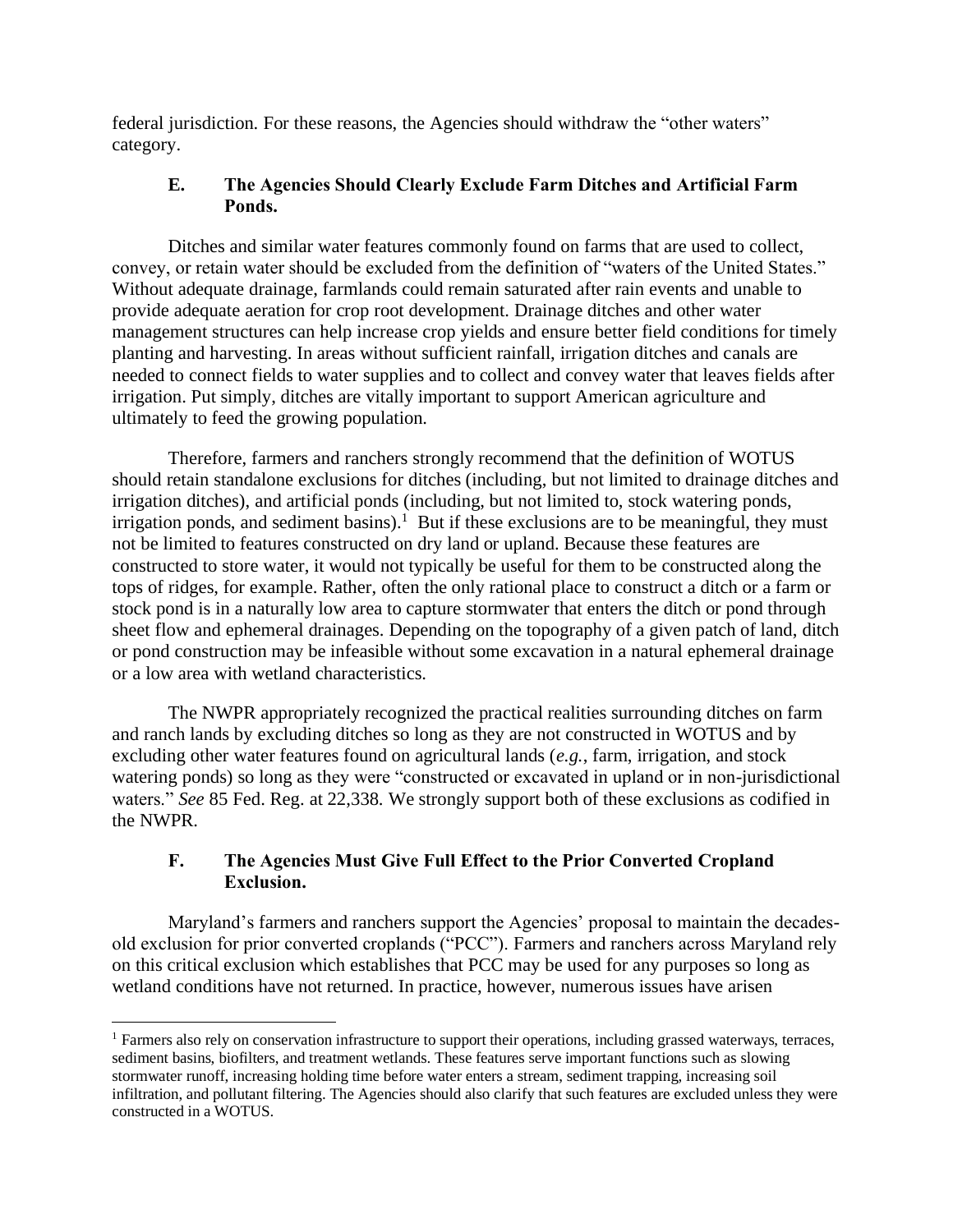regarding the interpretation and application of the PCC exclusion. For this reason, we have long advocated for a clear, commonsense definition and clarification of PCC in the Agencies' regulations. We welcomed the NWPR's approach to PCC, which was designed to improve clarity and consistency regarding the implementation of the exclusion, and are disappointed to see that the Agencies are not proposing to carry it forward. The lack of a clear definition of PCC has presented problems in the past regarding when, for example, PCC can be "recaptured" and treated as jurisdictional.

We oppose implementation of the PCC exclusion for CWA purposes in a manner consistent with the USDA's "change in use" principle. The 1996 Farm Bill adopted that concept relevant to USDA wetlands certifications (not PCC certifications), but those changes did not affect the Agencies' determination of what constitutes "waters of the United States" for CWA purposes. Far from merely codifying the pre-2015 regulatory regime that the Agencies claim to be implementing, incorporating a "change in use" policy into the PCC exclusion would upend nearly 30 years of largely consistent implementation in accordance with the 1993 Rule.

We recommend that the Agencies retain the following clarifications from the NWPR, which will help reduce confusion over how the PCC exclusion is implemented: (i) formal withdrawal of the 2005 Joint Guidance and any other guidance that is inconsistent with the 1993 regulations; (ii) a site can be PCC regardless of whether there is a PCC determination from either USDA or the Corps, as there is no specific requirement for issuance of a formal PCC determination, and USDA does not provide determinations unless a farmer is seeking benefits under the conservation compliance programs; and (iii) PCC designations are retained so long as land has been used for a broad range of agricultural purposes at least once in the preceding five years.

## **IV. The Agencies' Expanded Assertion of Federal Jurisdiction Threatens to Shrink the Scope of Congress's Exclusions to the Point of Uselessness.**

Congress plainly expected that most activities on farmlands and pastures would be covered by state programs aimed at controlling nonpoint source pollution and would not be subject to federal permit requirements. Congress specifically included in the CWA several critical statutory exemptions for agriculture, each of which would be unlawfully undermined by the Proposed Rule:

- Section 404 exemption for "normal" farming and ranching activities
- Section 404 exemption for construction of farm or stock ponds
- Exclusions of agricultural stormwater discharges and return flows from irrigated agriculture from the definition of "point source" and hence, from Section 402 permitting

When Congress enacted these exemptions, it used language that assumed that farming and ranching activities generally occur on land, not in "waters of the United States." An expansive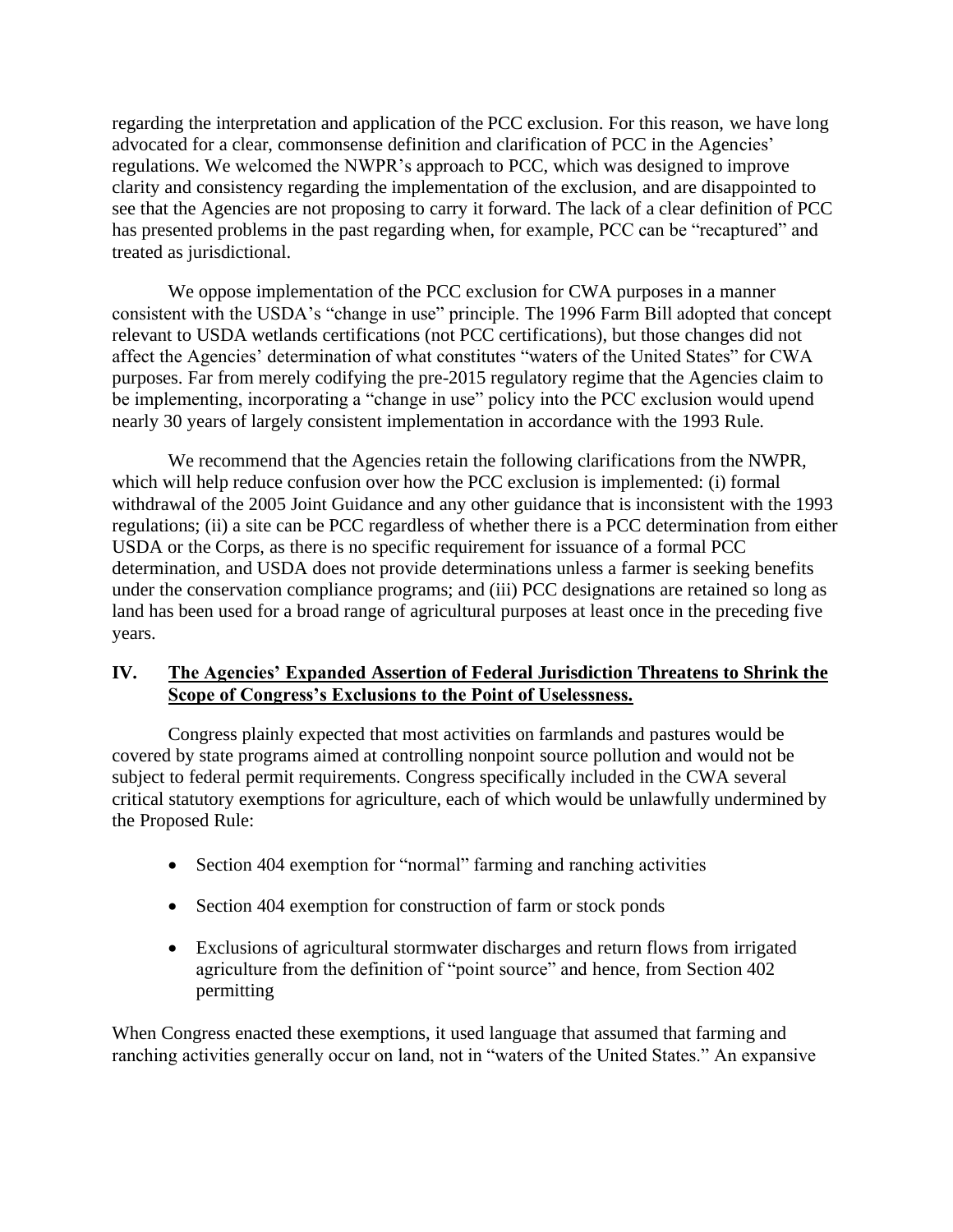interpretation of the phrase "waters of the United States"—one that effectively defines land to be water—would nullify Congress' specific choice to avoid federal permitting requirements for fanning and ranching.

#### **V. The Proposed Rule Raises Significant Federalism Concerns**

The Agencies continue to give States short shrift in the Proposal, leaving to the States only very few water features the Agencies do not deem fit to regulate themselves. But the Agencies do so at their peril, for it simply is not the case that Congress intended to diminish States' role in water quality protection so completely. Rather, in the CWA Congress sought to preserve and protect States' primary responsibilities and rights to *plan the development and use of land and water resources*, which the Supreme Court has recognized.

Almost the entirety of Maryland's landmass is contained in the Chesapeake Bay watershed where nutrient management plans generally are required for all agricultural land used to produce plants, food, feed, fiber, animals, or other agricultural products. Farmers must follow nutrient management plans when fertilizing crops and managing animal waste. These plans specify tillage practices and how much fertilizer, manure or other nutrient sources may be safely applied to crops to achieve yields and prevent excess nutrients from impacting waterways. Maryland agriculture is a leader in promoting water quality and under no circumstances should federal regulations be allowed to supersede what the state of Maryland has accomplished through its own initiatives.

# **VI. The Agencies Have Failed to Provide a Meaningful Opportunity for Notice & Comment**

The Agencies' meager 60-day public comment period for this proposal does not provide an appropriate opportunity for interested stakeholders to review all of the supporting documents in the docket―not all of which were even available when the comment period was opened―and comment on the proposed rule. Moreover, the Agencies' "regional roundtables" are focusing not on this Proposal, but rather on identifying regional similarities and differences that should be considered as part of a separate rulemaking. Even the Obama Administration provided more time—207 days, in all—to comment on the proposal.

Perhaps the Agencies did not believe that a lengthy comment period would be necessary, since they describe the Proposed Rule as a mere codification of prior practice. *E.g.*, 86 Fed. Reg. at 69,406. That description provides little comfort about this proposal, given the Agencies' past exceedances of their authority under the Constitution and the Act. Moreover, that description is inaccurate. The Proposed Rule is not as limited in scope as the Agencies suggest; to the contrary, the Proposed Rule is a thinly-veiled attempt to expand how the Agencies are currently implementing the relatively permanent and significant nexus standards by, among other things, appealing to purported deference to the Agencies' evolving ecological judgment. In essence, the Agencies are attempting to convert a test that Justice Kennedy intended to be a check on "unreasonable applications of the statute," *Rapanos*, 547 U.S. at 782 (Kennedy, J., concurring) into a justification for reaching as far as, or arguably further than, the Agencies did under the Migratory Bird Rule or the "any hydrological connection" theories. The Agencies cannot pretend that the Proposed Rule—which required dozens of pages of the Federal Register and even more